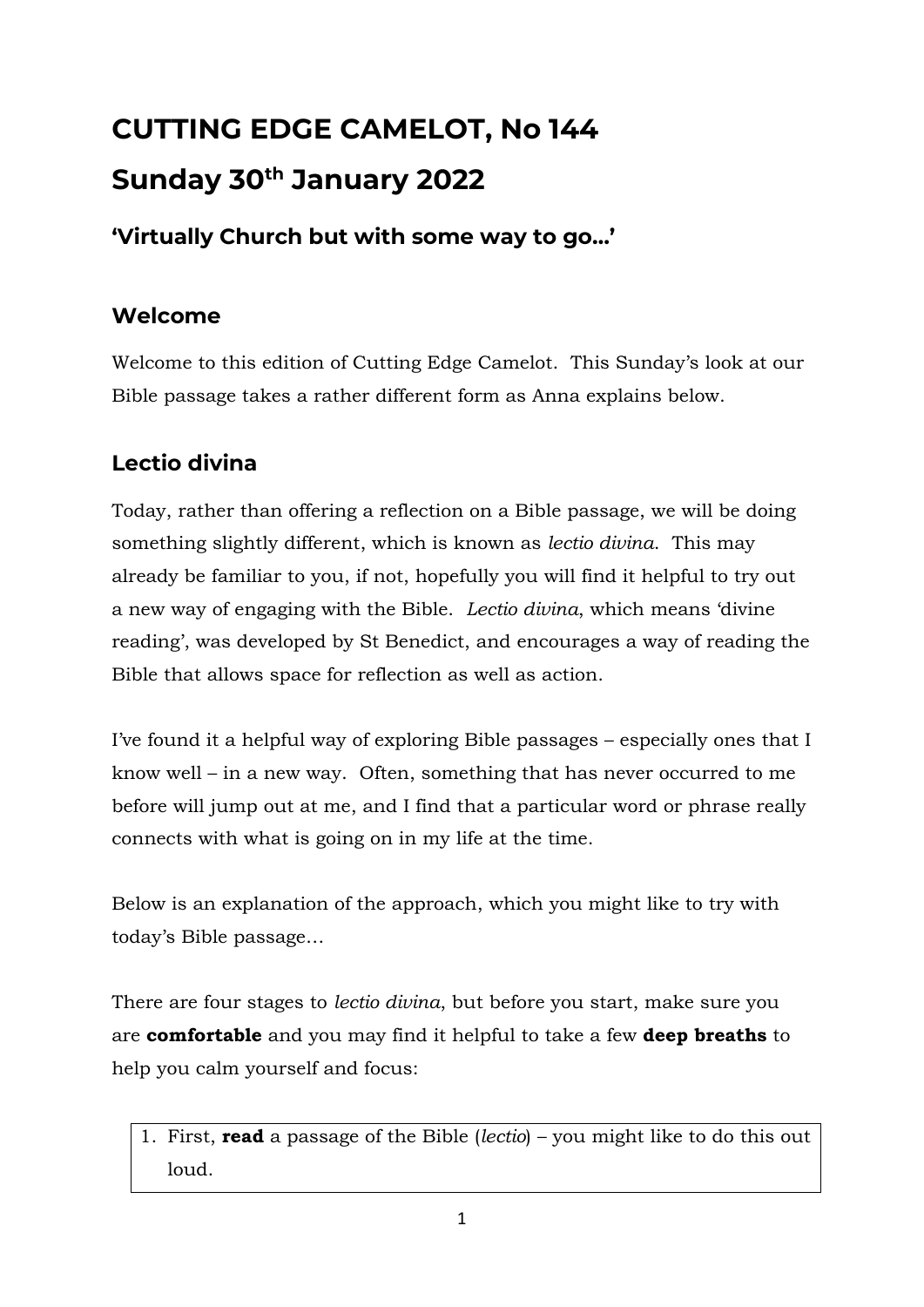- 2. Then pause, and consider if a particular sentence or word stood out for you; if it did, take time to **reflect** upon it (*mediato*). You may then like to reread the passage again and see if another sentence or word stands out for you.
- 3. You may then wish to **pray** about what it was that particularly struck you within the passage (*oratio*), simply talking to God about how it relates to your life.
- 4. Following this, you may wish to spend some time just **'being'** in God's presence (*contemplatio*).

Sometimes a fifth stage is added, as you **respond** to what you have reflected upon in action (*operatio*). As well as this, you may continue to meditate upon or reflect on what you have discovered throughout the day, and this may naturally shape your actions.

You may also find it helpful to share with someone else how you found the experience of using *lectio divina*.

#### **Scripture Passage**

Luke 2: 22-40: Jesus is Presented in the Temple

When the time came for their purification according to the law of Moses, they brought Jesus up to Jerusalem to present him to the Lord (as it is written in the law of the Lord, "Every firstborn male shall be designated as holy to the Lord"), and they offered a sacrifice according to what is stated in the law of the Lord, "a pair of turtledoves or two young pigeons."

Now there was a man in Jerusalem whose name was Simeon;this man was righteous and devout, looking forward to the consolation of Israel, and the Holy Spirit rested on him. It had been revealed to him by the Holy Spirit that he would not see death before he had seen the Lord's Messiah. Guided by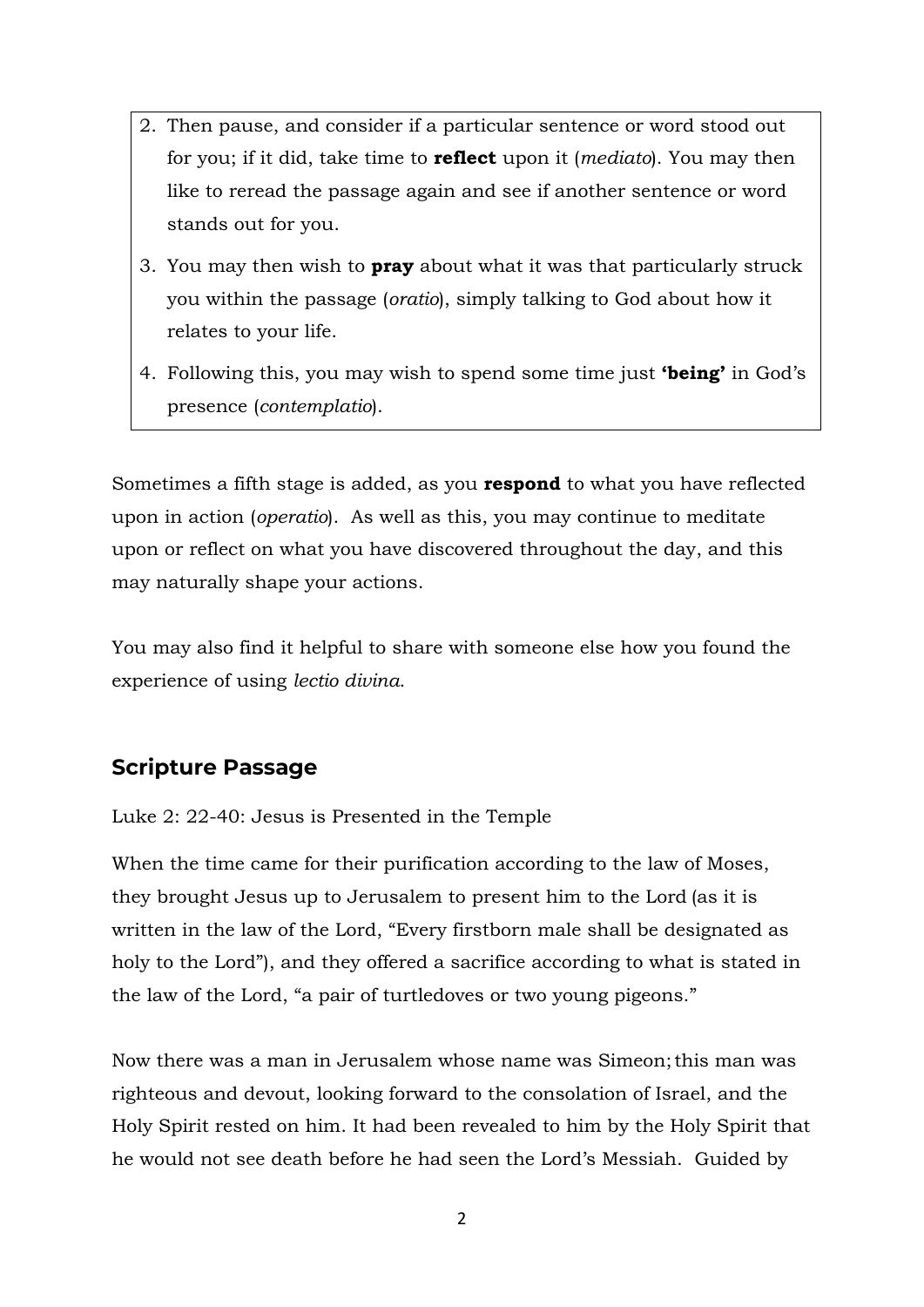the Spirit, Simeon came into the temple; and when the parents brought in the child Jesus, to do for him what was customary under the law, Simeon took him in his arms and praised God, saying,

"Master, now you are dismissing your servantin peace, according to your word; for my eyes have seen your salvation, which you have prepared in the presence of all peoples, a light for revelation to the Gentiles and for glory to your people Israel."

And the child's father and mother were amazed at what was being said about him. Then Simeon blessed them and said to his mother Mary, "This child is destined for the falling and the rising of many in Israel, and to be a sign that will be opposed so that the inner thoughts of many will be revealed – and a sword will pierce your own soul too."

There was also a prophet, Annathe daughter of Phanuel, of the tribe of Asher. She was of a great age, having lived with her husband seven years after her marriage, then as a widow to the age of eighty-four. She never left the temple but worshiped there with fasting and prayer night and day. At that moment she came, and began to praise God and to speak about the child to all who were looking for the redemption of Jerusalem.

When they had finished everything required by the law of the Lord, they returned to Galilee, to their own town of Nazareth. The child grew and became strong, filled with wisdom; and the favour of God was upon him.

*Anna.*

#### **Masks are no longer mandatory**

Under the lifting of many of the government's Plan B covid restrictions masks are no longer mandatory in churches.

3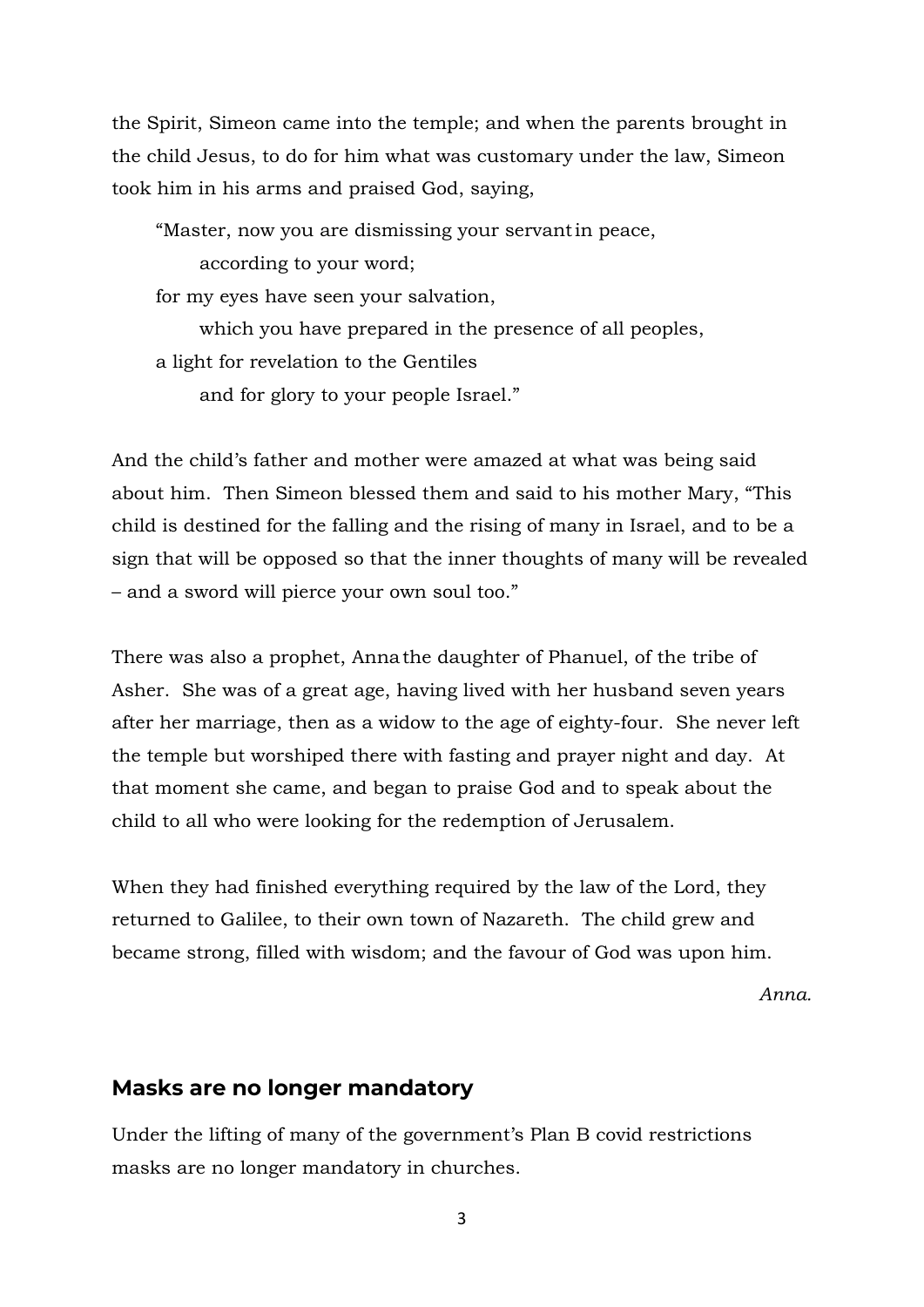#### **Points for Prayers**

- How we might respond to what we have learnt by looking at Jesus' presentation in the Temple through our lectio divina
- The transitions following the lifting of Plan B Covid restrictions
- Continued thanksgiving for the care, skill and courage of NHS workers and that they will not be overwhelmed by the demands on them in the winter period
- Those whom we know who are facing illnesses of all kinds and have recently been bereaved
- Those suffering as a result of Storm Malik
- Our curate Anna and her family as they prepare for their move to Cornwall
- Bishop Ruth and the rest of the Diocesan staff as they take on additional responsibility in this vacancy in See
- For the choice of a new Bishop, someone who shares God's heart for this Diocese
- For Elliscombe House in Higher Holton now reopened and for its first residents
- For North Cadbury Church School and other local schools as their new term proceeds
- Prayers and thanksgiving for contributions to the foodbanks and for those helping to take these to the foodbanks.

#### **Hymn**

One of the hymns which we are singing at North Cheriton and Maperton is 'Great is thy faifthfulness.'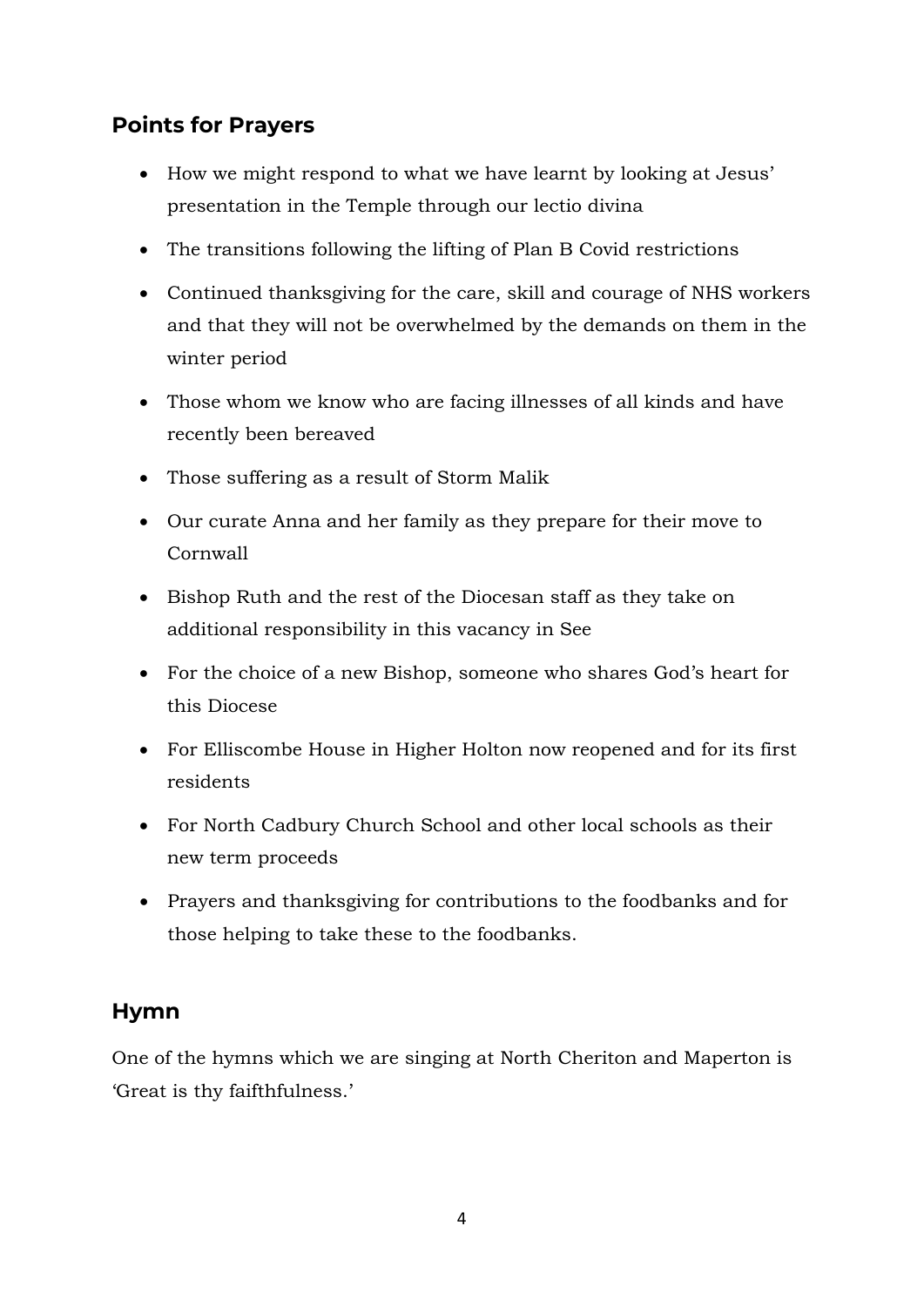## **Services for this morning and for February**

| Sunday 30 <sup>th</sup> January  | 8.00 am Communion, Blackford            |
|----------------------------------|-----------------------------------------|
| Sunday 30 <sup>th</sup> January  | 9.30 am Family Service, North Cheriton  |
| Sunday 30 <sup>th</sup> January  | 11.00 am Matins, Maperton               |
| Sunday 30 <sup>th</sup> January  | 4.00 pm Evensong, Galhampton            |
| Sunday 6 <sup>th</sup> February  | 9.00 am Communion, Yarlington           |
| Sunday 6 <sup>th</sup> February  | 9.30 am Camelot Matins, North Cheriton  |
| Sunday 6 <sup>th</sup> February  | 11.00 am Group Communion, North Cadbury |
| Sunday 13 <sup>th</sup> February | 9.30 am Communion, Galhampton           |
| Sunday 13th February             | 9.30 am Communion, North Cheriton       |
| Sunday 13 <sup>th</sup> February | 9.30 am Matins, Blackford               |
| Sunday 13 <sup>th</sup> February | 11.00 am Sunday Worship, Holton         |
| Sunday 20 <sup>th</sup> February | 9.30 am Communion, Compton Pauncefoot   |
| Sunday 20 <sup>th</sup> February | 11.00 am Communion, Maperton            |
| Sunday 20 <sup>th</sup> February | 11.00 am Sunday Worship, North Cadbury  |
| Sunday 20 <sup>th</sup> February | 4.00 pm Evensong, Yarlington            |
| Sunday 27 <sup>th</sup> February | 8.00 am Communion, Blackford            |
| Sunday 27th February             | 9.30 am Communion, South Cadbury        |
| Sunday 27th February             | 9.30 am Matins, Compton Pauncefoot      |
| Sunday 27 <sup>th</sup> February | 9.30 am Morning Worship, North Cheriton |
| Sunday 27th February             | 11.00 am Communion, North Cadbury       |
| Sunday 27th February             | 11.00 am Communion, Holton              |
| Sunday 27 <sup>th</sup> February | 11.00 am Sunday Worship, Yarlington     |
| Sunday 27 <sup>th</sup> February | 4.00 pm Evening Service, Galhampton     |